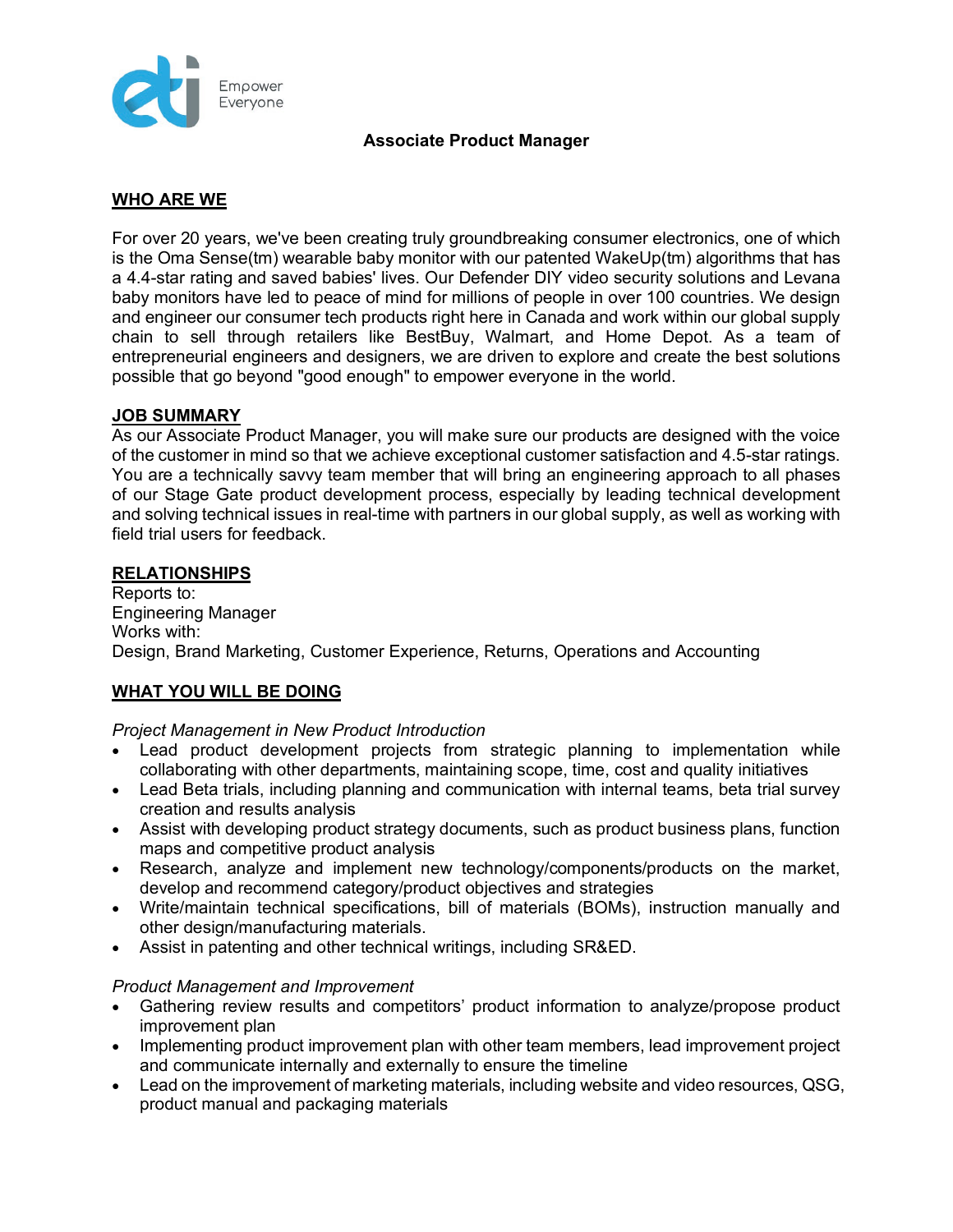

• Lead product entire life cycle plan

### *Vendor Management*

- Assist with negotiation of product pricing, payment terms, manufacturing lead times and all other timelines
- Assist with validation of manufacturing facilities and competencies
- Develop effective relationships and information flow with technology (hardware and software) developers
- Review, negotiate and manage project agreements
- Assist vendor onboarding and continuous partner relations

### *Product Development*

- Assist with PCBA and firmware development, including schematic design, PCBA layout, firmware development and debugging the system.
- Lead in design validation, including PCBA validation, testing and measurement, software testing and implementation, system integration and testing.
- Draft product development related report and lead in version control.

### *Management of Cloud platform and APP store*

- Lead cloud platform management including server configuration, cloud storage control, cloud subscription and monitoring
- Lead in APP development, customization and improvement, lead in communication internally and externally with engineering team on APP development project.
- Lead in APP launch and configuration in APP Store and Android Play store.

#### *Other*

- Perform other duties as assigned by the Engineering and Supply Chain Manager
- Must be able to travel internationally to Asia and North America approximately Three (3) times a year, and domestically as required.

#### **WHAT YOU BRING**

- B.S. in Electrical Engineering, mechatronics or computer engineering, Master's degree is preferred.
- A minimum of 3 years of product management experience in consumer electronics industry
- A minimum of 1 years of experience in embedded hardware development, and/or firmware, APP development. A deep understanding of embedded system, including ARM-Linux system, SoC and RTOS. Basic understanding of common communication protocols, including SPI, I2C, UART, etc.
- Must be able to handle lab equipment, such as oscilloscope, multimeter, signal generator, battery tester and power supplies.
- Excellent data analysis skills, especially using statistical models and best practices to derive unique technical insights
- Adept with leading in challenging situations with external parties; must be able to communicate extremely effectively and clearly with stakeholders in Canada and abroad
- Possesses a passion for consumer electronics and an entrepreneurial green-light mindset
- Ability to keep up with our results-driven and fast-paced growth culture